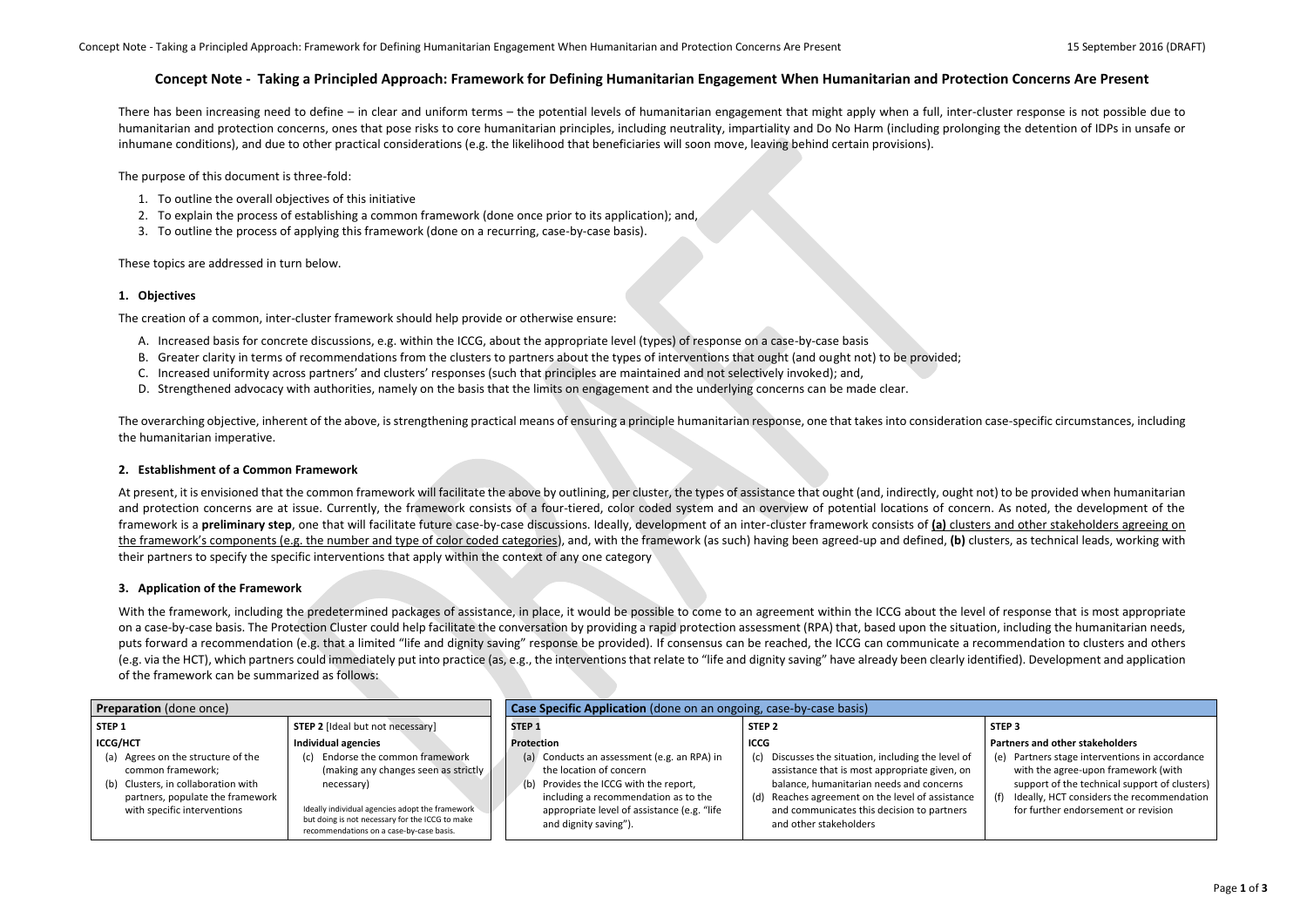Concept Note - Taking a Principled Approach: Framework for Defining Humanitarian Engagement When Humanitarian and Protection Concerns Are Present 15 September 2016 (DRAFT)

## **Framework Template**

This guidance document is intended to serve several purposes. In particular, it is intended to provide increased basis for concrete discussions and decisions within inter-agency fora about the appropriate level of humanita humanitarian and protection concerns are present. Further, it is meant to provide increased clarity to partners with respect to the implementation of recommendations in this regard, including the specific types of interven a case-by-case basis. Lastly, it is important to highlight that the framework aims to increase consensus and uniformity within the humanitarian response and to strengthen the humanitarian community's ability to address cri protection concerns through concerted advocacy. The decision-making process will be guided in part by the humanitarian imperative, as well as by practical concerns such as the extent to which aid has been provided in the p

| Category                                                                                                                                                                                                                                                                                                                                                  | With respect to the process by which the framework is applied, it is important to note that the criteria below are examples of ones that will be used to determin<br>provide within the context of any one location (or segment thereof). That decision – i.e. as to which of the following levels apply – will be made within the ICCC<br>application of these criteria and others. Ideally discussions about the appropriate level of assistance will be based upon a protection or inter-cluster assessment, or<br>base but also ensures a common understanding among participants in these discussions. Balanced against the criteria below are important considerations of: (1<br>to which the humanitarian imperative calls for intervention; (2) the risk of non-intervention; (3) the (un)likelihood of influencing policy and practices; as we<br>considerations. Decisions with respect to the provision of aid at certain sites can, and should, be reviewed on a period basis as underlying circumstances change.                          |
|-----------------------------------------------------------------------------------------------------------------------------------------------------------------------------------------------------------------------------------------------------------------------------------------------------------------------------------------------------------|--------------------------------------------------------------------------------------------------------------------------------------------------------------------------------------------------------------------------------------------------------------------------------------------------------------------------------------------------------------------------------------------------------------------------------------------------------------------------------------------------------------------------------------------------------------------------------------------------------------------------------------------------------------------------------------------------------------------------------------------------------------------------------------------------------------------------------------------------------------------------------------------------------------------------------------------------------------------------------------------------------------------------------------------------------|
| <b>Red</b><br>No assistance should be provided.<br>Relates only to the most extreme circumstances<br>under which no aid can be provided due to the<br>underlying concerns, which should be objective,<br>clearly stated in writing, and made widely known<br>if this category is evoked for denying the provision<br>of aid.                              | Conditions under which this category should apply the following:<br>Safety: Intervention poses an imminent and severe danger to the physical safety of staff (e.g. intervention under live-fire scenarios);<br>Detention: Intervention would likely prolong the detention of persons in the clear absence of due process rights (a time-bound exception can be made for ne<br>Do No Harm: Aid provision will cause more harm, on the whole, than relief for populations of concern (the reason for which must be clearly stated should th                                                                                                                                                                                                                                                                                                                                                                                                                                                                                                              |
| <b>Orange</b><br>Only life-saving assistance should be provided.<br>Relates to situations that entail extremely serious<br>humanitarian and protection concerns.                                                                                                                                                                                          | Conditions under which this should apply include the following:<br>Safety: Intervention would pose a high risk to the physical safety of staff and/or populations of concern (e.g. risk of IED contamination; likelihood of asymme<br>Protection access: Protection actors possess highly restricted access to persons of concern (e.g. to assess the protection concerns related, inter alia, to full protection<br>Risk of misuse: There is a high risk of humanitarian assistance being misused or diverted for non-humanitarian purposes;<br>De facto detention: Scenarios of de facto detention - including not only designated detention facilities but also facilities in which movement is highly or com<br>4.<br>Principles and Do No Harm: Stakeholders agree that a more comprehensive response would compromise core humanitarian principles and/or cause harm.<br>5<br>Agency of Last Resort: Government duty bearers are confirmed as unable to provide lifesaving assistance, and humanitarian support is required as a last reso<br>6. |
| <b>Yellow</b><br>Only limited first line responses should be<br>provided.<br>Relates to situations that entail serious protection<br>concerns. This category has been included on the<br>basis that some middle-ground, between a life-<br>saving and a full response, is likely necessary in<br>many contexts.                                           | Conditions under which this category should apply include the following:<br>Safety: Intervention poses clear dangers to the physical safety of staff (e.g. risk of IED contamination; likelihood of asymmetric attack)<br>Protection access: Protection actors possess restricted access to persons of concern (e.g. to assess protection concerns related, inter alia, to full provision of<br>$\mathbf{2}$<br>Freedom of movement: Scenarios entailing serious restrictions of movement without adequate justification - including lack of clear and widely known proce<br>3.<br>Principles and Do No Harm: Stakeholders agree that a more comprehensive response would compromise core humanitarian principles and/or cause harm;                                                                                                                                                                                                                                                                                                                   |
| Green<br>Relevant full cluster responses (first line, second<br>line or full response) may be given as appropriate<br>to the type of location<br>Relates to situations that might entail protection<br>concerns but stakeholders agree that the nature<br>and scope of those concerns do not warrant the<br>provision of a limited humanitarian response. | Conditions under which this category should apply include the following:<br>Protection access: Protection actors have sufficient access to conduct a thorough assessment as to, inter alia, the risks of providing aid;<br>Principles and Do No Harm: Stakeholders agree that the humanitarian imperative outweighs potential concerns regarding core humanitarian principles;<br>2.                                                                                                                                                                                                                                                                                                                                                                                                                                                                                                                                                                                                                                                                   |

used to determine the appropriate level assistance to e within the ICCG and HCT based on the case-by-case er assessment, one that not only provides an evidence siderations of: (1) humanitarian need, i.e. the extent practices; as well as, (4) other ethical and practical

n be made for new arrivals only); stated should this item be evoked).

**hood of asymmetric attack)** rter alia, to full provision of aid);

is highly or completely restricted (e.g. camps); red as a last resort to sustain life

full provision of aid); dely known procedures for leaving camp facilities;